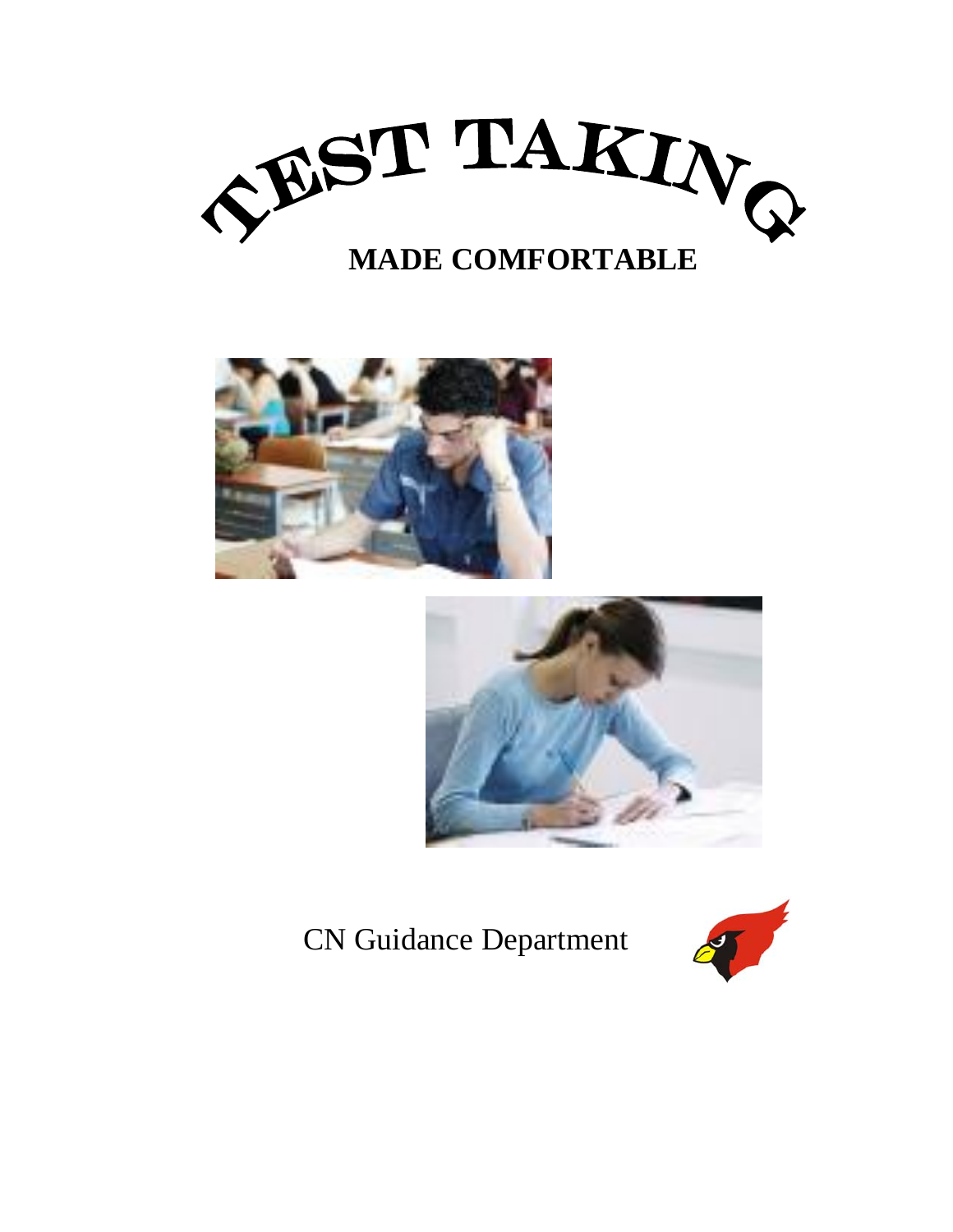

- 1. Be sure to find out ahead of time:
	- a. What material the test will cover.
	- b. What type of test it will be (multiple choice, true/false, short answer, essay)
	- c. How the test will be graded.
	- d. How much the test will count toward the final grade.
- 2. Study in a place that is free of distractions. Have ready all the things you will need, such as paper, pens, or a calculator.
- 3. Study at a time when you are alert and not hungry or sleepy.
- 4. Don't wait until the last minute to study! Short daily sessions are better than one long session the night before the test.
- 5. Set a goal for each study period. If you are being tested on three chapters, set up four study session, one for each chapter and one for a review of the main ideas in all three chapters.
- 6. Repetition is the key! Read and reread your class notes and the relevant chapters in the textbook.
- 7. While you are reviewing your notes, cover them up periodically and summarize them out loud. Pretend that you are explaining the materials to someone else.
- 8. Create your own study aids.
	- a. Make an outline from your notes of just the main ideas.
	- b. Make flash/memory cards for studying vocabulary or events and important dates.
	- c. Make your own quiz or test based on your notes and have a friend, parent or sibling test you.
- 9. Do any practice tests or study sheets provided by the teacher. These will help you focus and give you confidence.
- 10.Get help from the teacher if you do not understand something.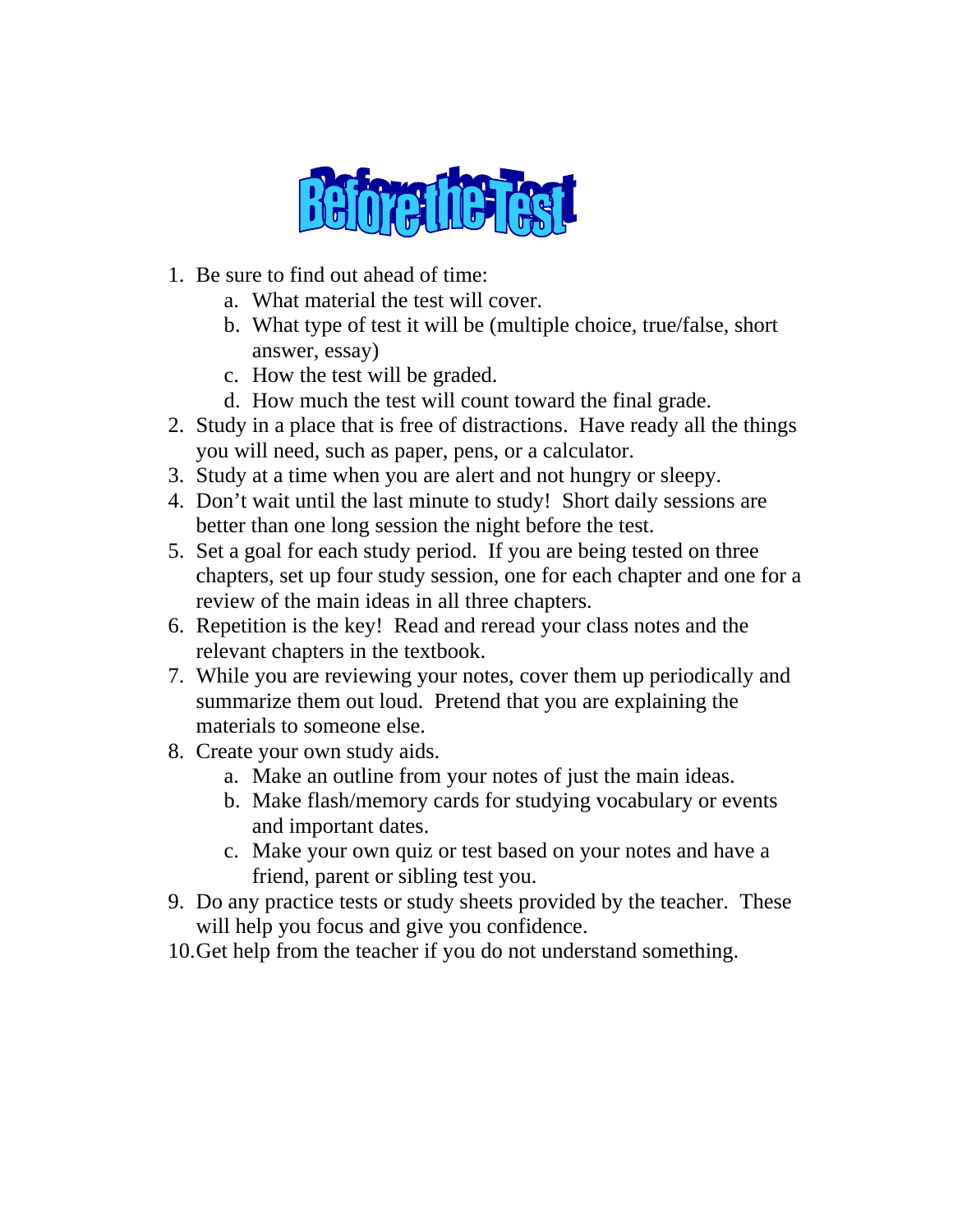

- Bring at least two pens/pencils with good erasers, calculator with enough batteries and any other resources that your instructor allows you to.
- Bring a watch to the test with you so that you can better pace yourself.
- Keep a positive attitude throughout the whole test and try to stay relaxed, if you start to feel nervous take a few deep breaths to relax.
- Keep your eyes on your own paper, you don't want to appear to be cheating and cause unnecessary trouble for yourself.
- When you first receive your test, do a quick survey of the entire test so that you know how to efficiently budget your time.
- Do the easiest problems first; don't stay on a problem that you are stuck on especially when time is a factor.
- Do the problems that have the greatest point values first.
- Read the entire question and look for keywords.
- Ask the instructor for clarification if you don't understand what they are asking for on the test.
- Write legibly, if the grader can't read what you wrote they'll most likely mark it wrong.
- Always read the whole question carefully, don't make assumptions about what the question might be.
- If you don't know an answer skip it, go on with the rest of the test and come back to it later, maybe on another part of the test there'll be something that will help you out with that question.
- Don't worry if others finish before you; focus on the test in front of you.
- When you are finished, if you have time left look over your test, make sure that you have answered all the questions, only change an answer if you misread or misinterpreted the question because the first answer that you put is usually the correct one. Watch out for careless mistakes and proofread your essay and/or short answer questions.
- Double check to make sure that you put your first and last name on the test.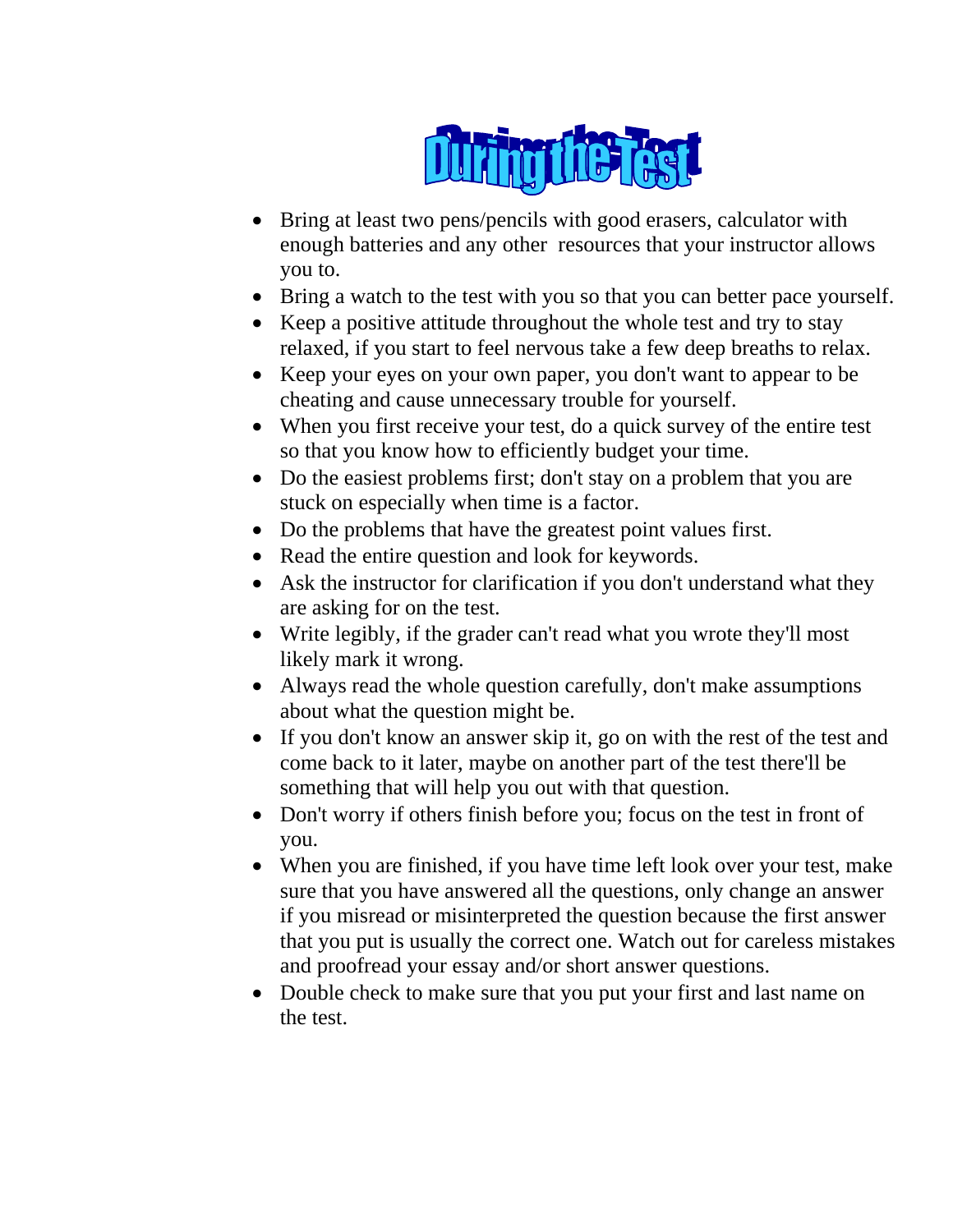- Address and answer all parts of the question. Re-read the question periodically while you are answering it to make sure you have covered all of its parts. Try listing all of the points you need to address and checking them off as you go.
- terpret action words. If the question asks you to *define, describe, compare, contrast, explain,* or *summarize*; make sure that what it asks for is what you are doing.
- Get down to business. Don't waste a lot of time deliberating about the question. Try to get started by outlining, then just start writing. Often, once you get started the ideas start flowing. If you are really stuck, write what you do know and try for partial credit.
- Don't write long introductions and conclusions. The bulk of your time should be spent on answering the question(s) asked).
- If you make a mistake, simply draw a line through it, it is much neater and quicker than erasing or using "White Out".

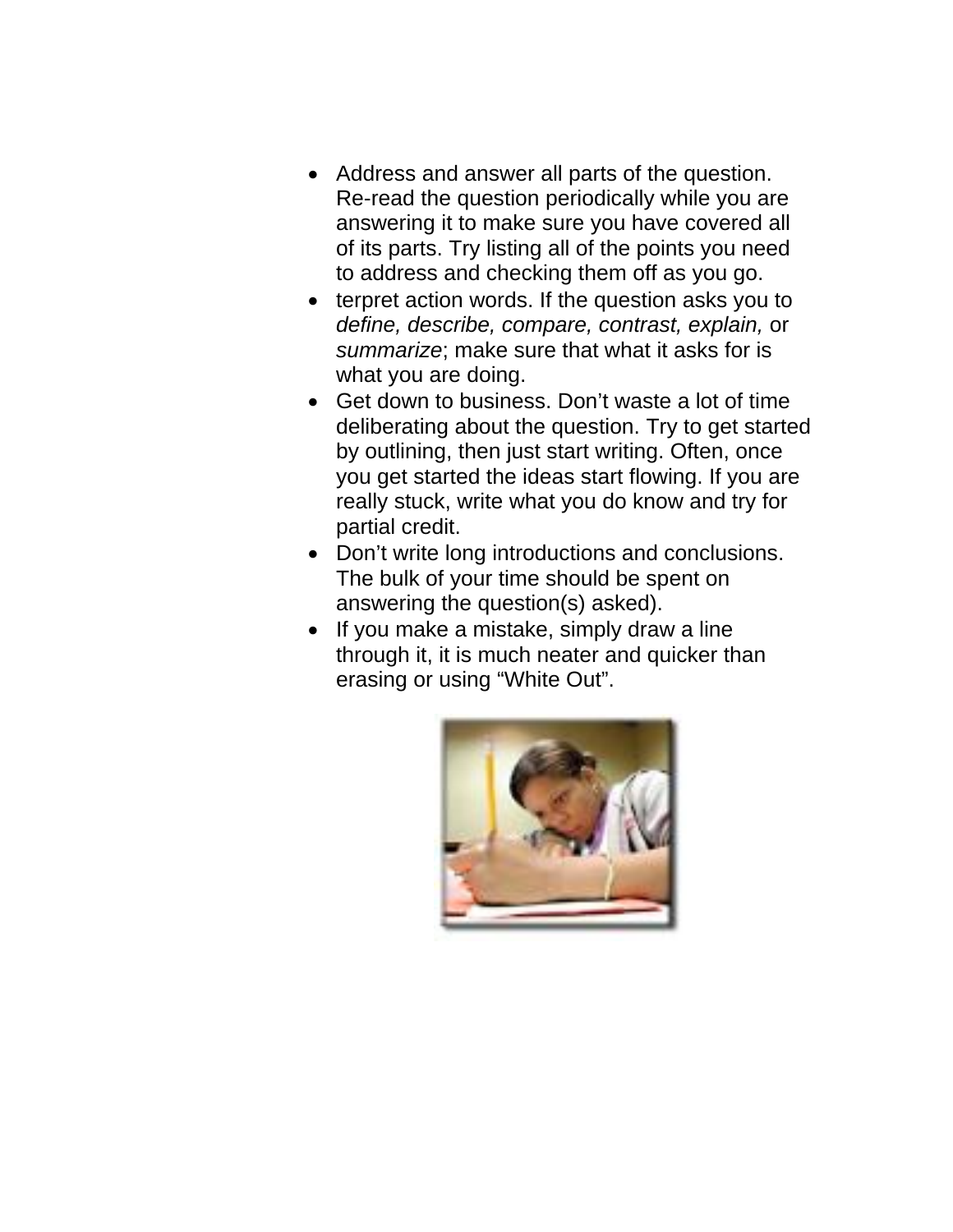

- When you get your test back look it over and make sure that there are no grading mistakes.
- Look over the test and make sure that you understand your mistakes, if you don't know the answer to a question, either look it up, ask a classmate or ask the teacher.
- If the teacher reviews the test in class, be sure to take notes on what the teacher wanted for an answer on the questions/problems that you got wrong..
- If you aren't satisfied with your grade, go to your instructor and see if there's a make-up exam or any extra credit you can do.
- Save the test to study for future cumulative tests.



**There's only room for future improvement.** 

**Worrying now won't produce better results.**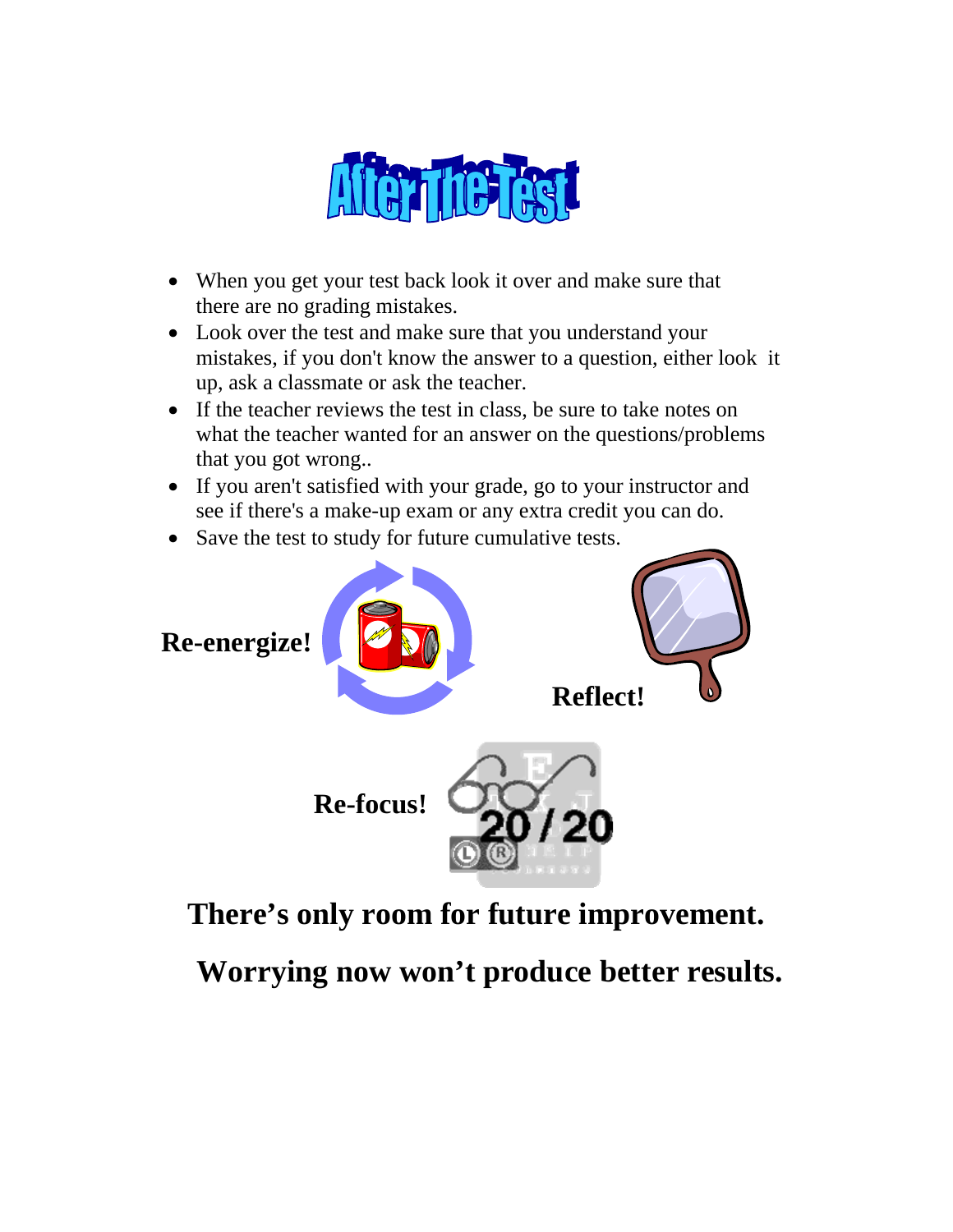

### **Tips for taking Multiple Choice Tests:**

- Think of an answer in your head before you look at the choices. This can make the choices less confusing.
- Read all of the options. Eliminate incorrect answers to narrow your choices.
- Try each option with the original question and decide if it makes a true or a false statement. This method is especially helpful on tests where there can be more than one answer.
- Whenever you see "all of the above" as an option, double check to see if there might be more than one correct response.
- Watch for negative words in the question such as "except" or "not."
- Be aware that you might find information that will help you answer one question within other questions on the test.

# **Tips for Taking True/False Tests:**

- Carefully read all of the qualifying words such as *all, most, some, never, always, usually, more,* and *less*. Be especially cautious of 100% words like *all, best, only, always,* and *never*.
- There are usually more true answers than false answers on most tests.
- If any part of a question is false, then the entire statement is false, but just because part of a statement is true doesn't necessarily make the entire statement true.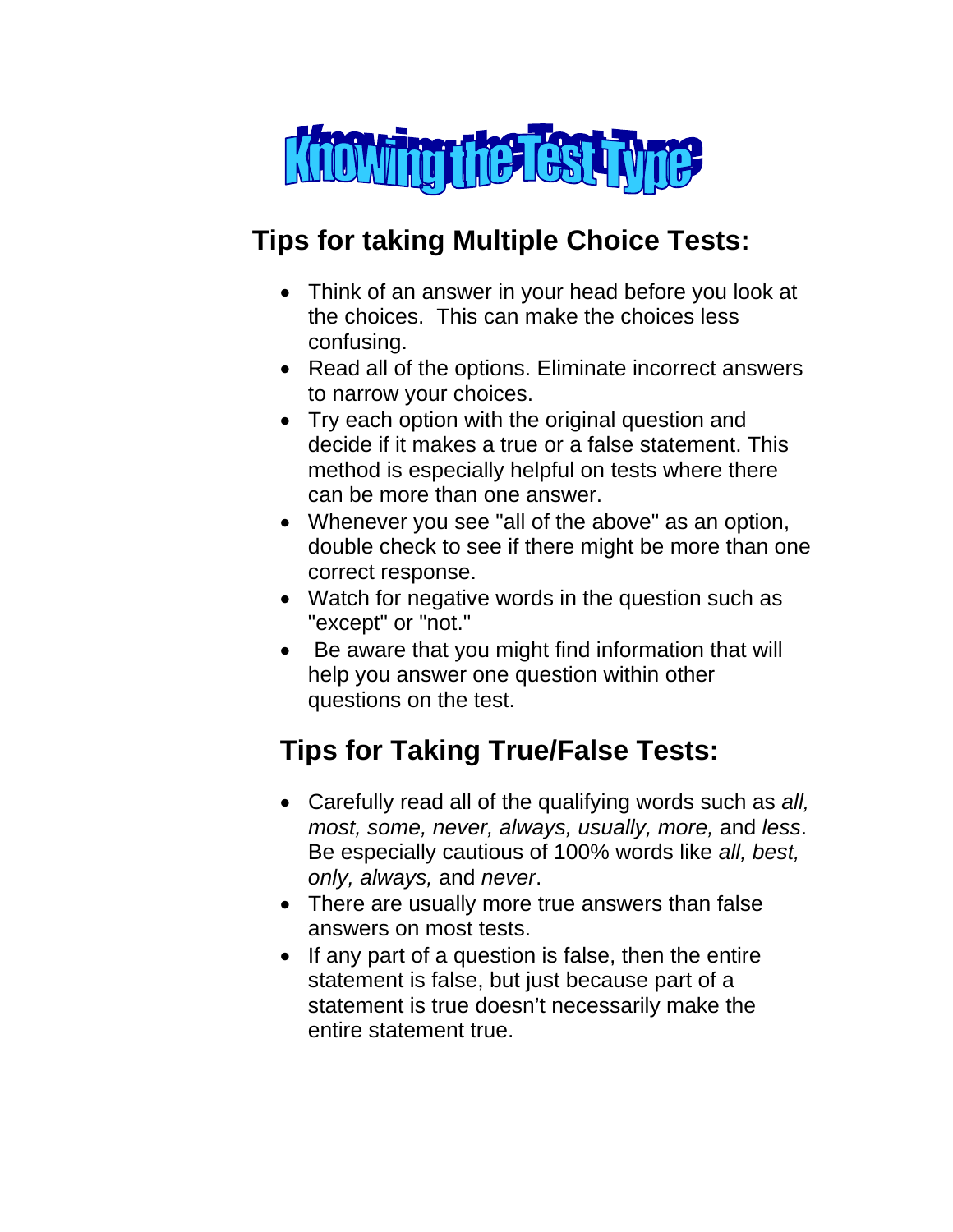### **Tips for Taking Open Book Tests**

- Spend an equal or greater amount of time preparing as you would for a normal test; the open book test will most likely be harder than if it were a closed book exam.
- Familiarize yourself with the book and relevant materials.
- If it's allowed, write down all the important formulas and key information on a separate sheet so you don't have to search through your book for it.
- Focus on learning the main ideas and get a feel for where they are located in the book, learn the details later if there's still time.
- Highlight important points, use post-it notes, bookmarks and make notes in your book, if it is allowed.
- 
- Bring all the resources that your professor or teacher allows for.
- Answer the easy questions that you know off the top of your head first, then go back and answer the questions where you need to reference your book.
- Use quotations from the book to support your view, but don't over-quote, be sure to give your own insight and commentary.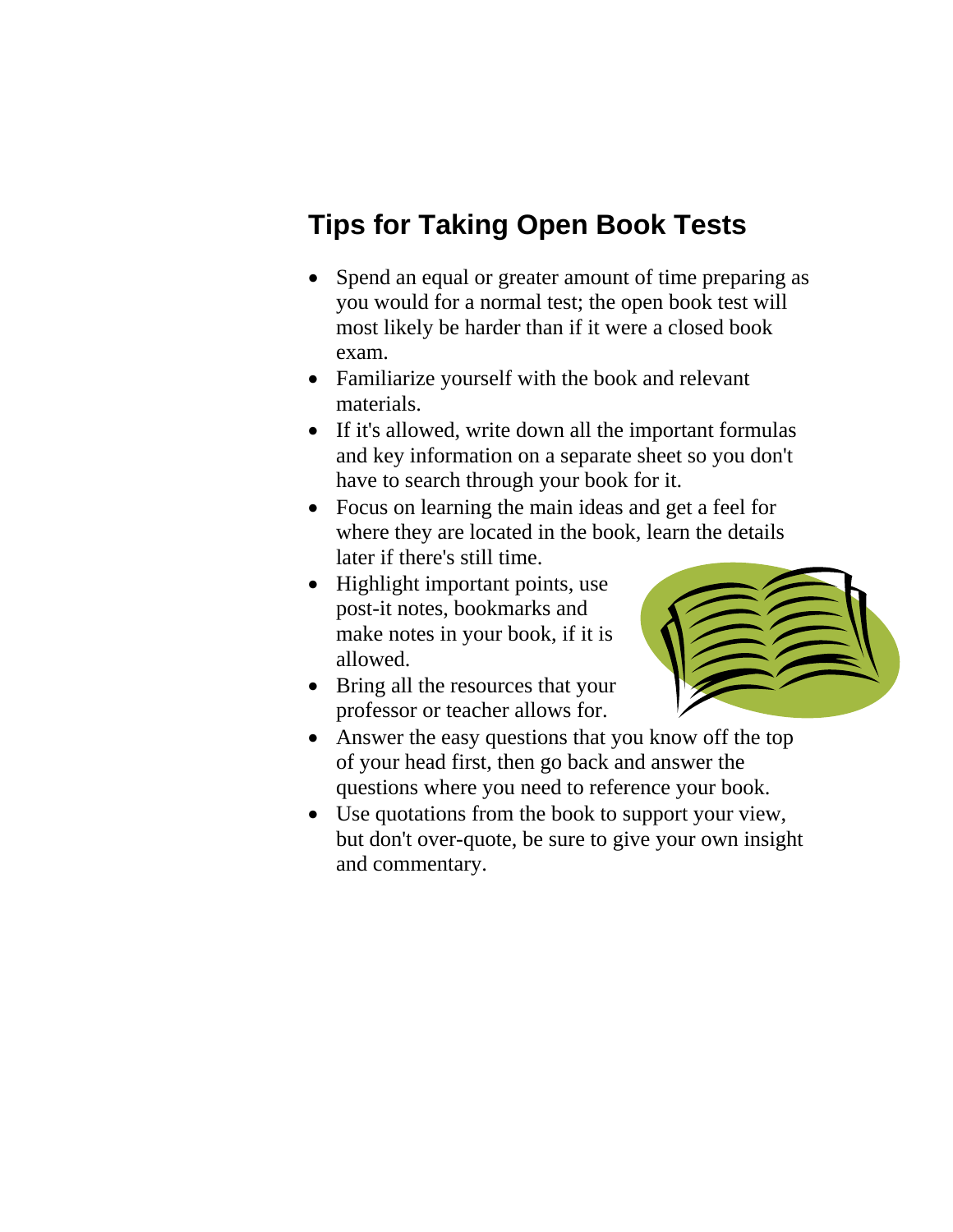#### **Tips for Taking Short Answer Tests:**

- Use flashcards, writing the key terms, dates and concepts on the front and the definition, event, and explanations on the back.
- Try to anticipate questions that will be asked on the test and prepare for them. Usually what your instructor emphasizes in class will be on the test.
- Try not to leave an answer blank, show your work/write down your thoughts, even if you don't get the exact answer, partial credit is usually awarded.
- If you don't know the answer, come back to it after you finish the rest of the test and make an educated guess. Other parts of the test may give you clues to what the answer may be.
- If you can think up of more than one answer for a question, ask the instructor what to do.
- Read the question carefully and make sure that you answer everything that it asks for; some short answer questions have multiple parts.

## **Tips for Taking Essay Tests**:

- Read the directions carefully; pay close attention to whether you are suppose to answer all the essays or only a specified amount (i.e. Answer 2 out of 3)
- Write down a brief outline. Jot down your main ideas and supporting points. This will help you organize your thoughts and you may get credit for ideas in your outline if you run out of time on your essay.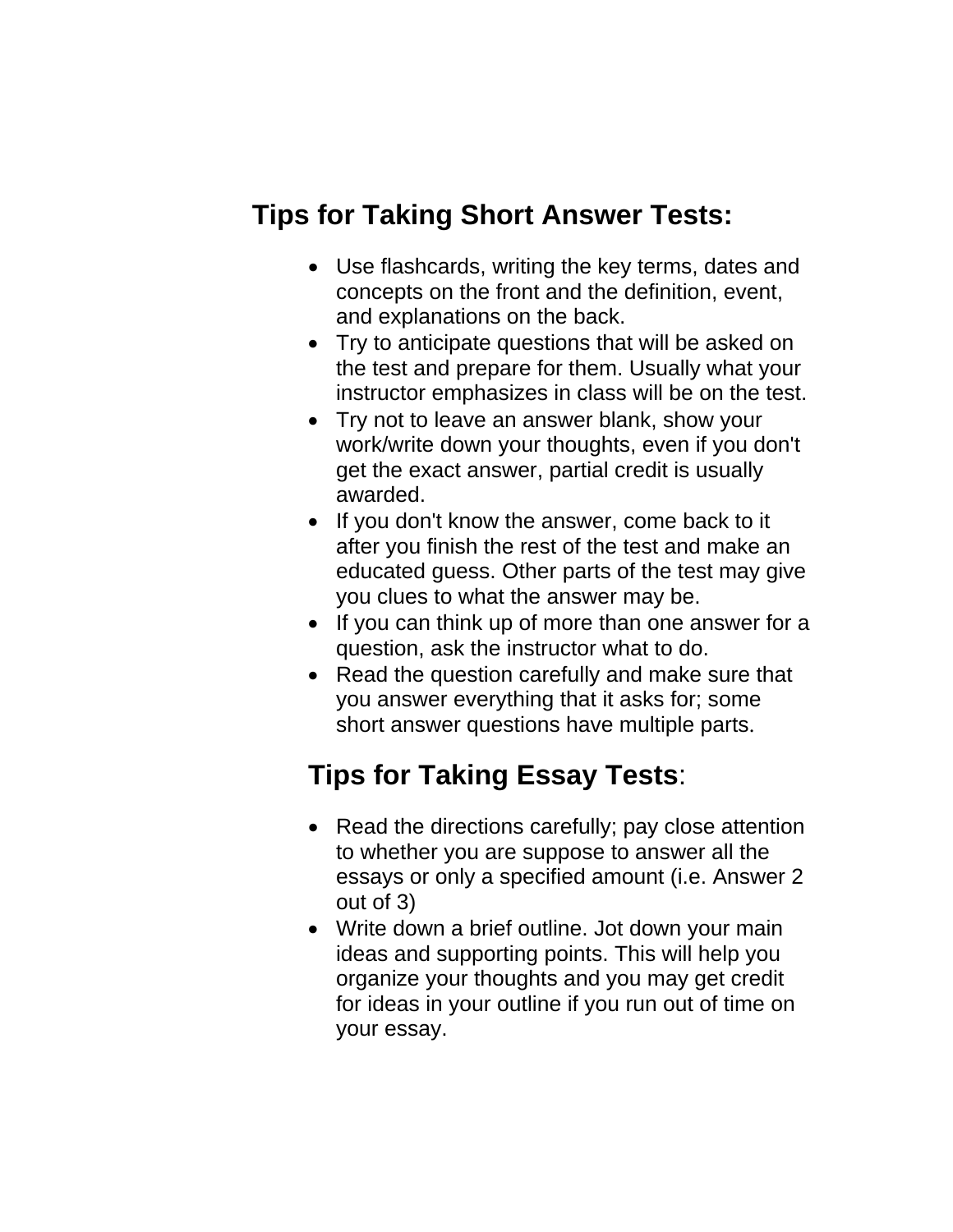## **Tips for Taking Tests with Matching:**

- Preview both lists to be matched to get an idea of all the options of each.
- As you start to match items, look at one list and think of the answer in your head before you search the other list.
- Guess only at the end. If you are unsure and guess incorrectly early, correct answers for later matches will be eliminated.

•

### **Tips for Taking Problem Solving tests:**

- If you get stuck on a problem just start trying different ways to solve it on scratch paper. Use formulas that seem like they might fit. Once you get started you might stumble across the right way to do it.
- Make sure to check your work. Plug answers back into equations and verify that your answers make sense (i.e., an age wouldn't be a negative number).

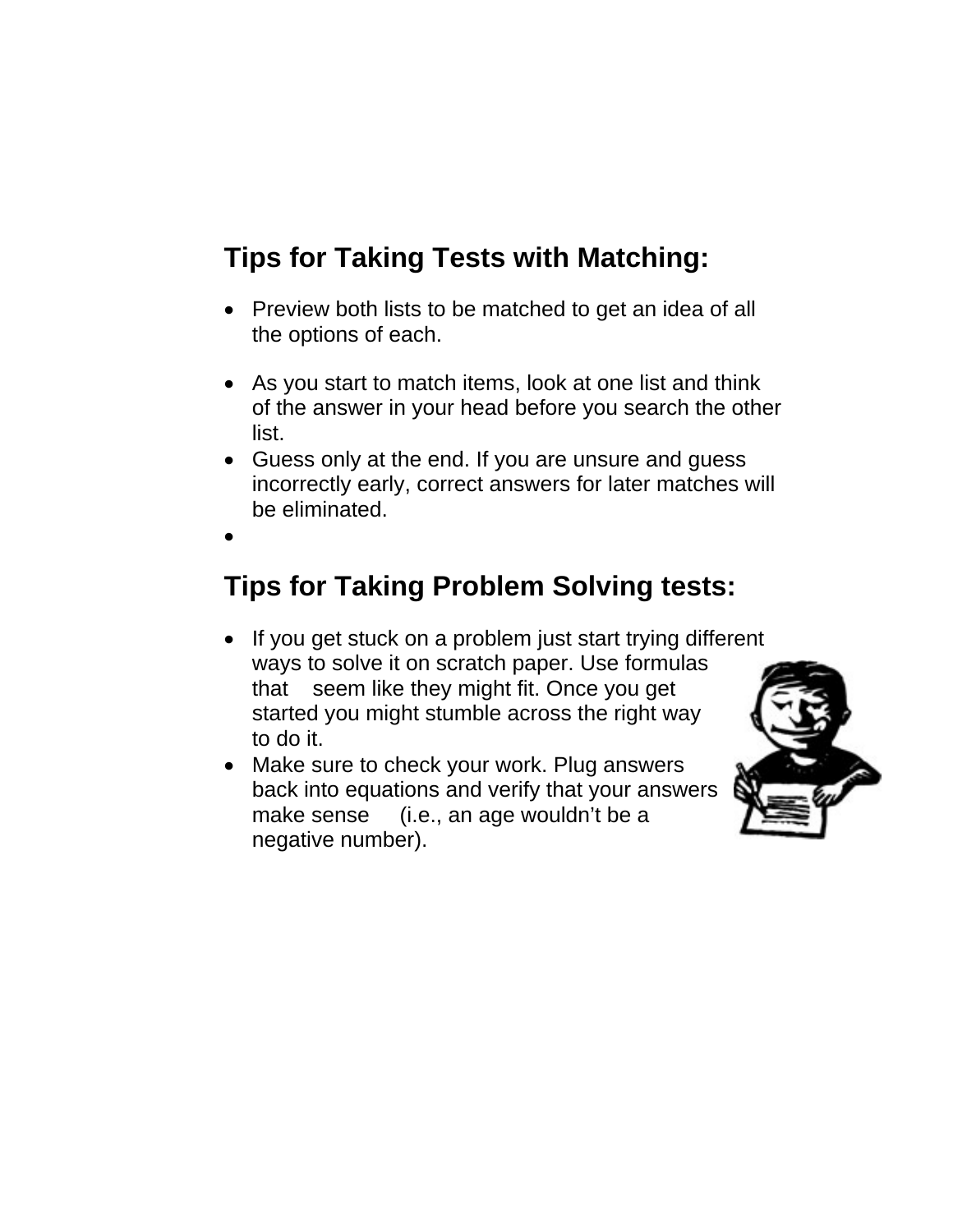



The following are tips on reducing test taking anxiety.

- Being well prepared for the test is the best way to reduce test taking anxiety.
- Try to maintain a positive attitude while preparing for the test and during the test. Develop reasonable expectations.
- Exercising for a few days before the test will help reduce stress.
- Get a good night's sleep before the test.
- Show up to class early so you won't have to worry about being late.
- Stay relaxed, if you begin to get nervous take a few deep breaths slowly to relax yourself and then get back to work.
- Read the directions slowly and carefully.
- If you don't understand the directions on the test, ask the teacher to explain it to you.
- Write down important formulas, facts, definitions and/or keywords in the margin first so you won't worry about forgetting them.
- Do the simple questions first to help build up your confidence for the harder questions.
- Don't worry about how fast other people finish their test; just concentrate on your own test.
- If you don't know a question skip it for the time being (come back to it later if you have time), and remember that you don't have to always get every question right to do well on the test.
- If you still experiencing extreme test anxiety after following these tips, seek help from your school Counsellor.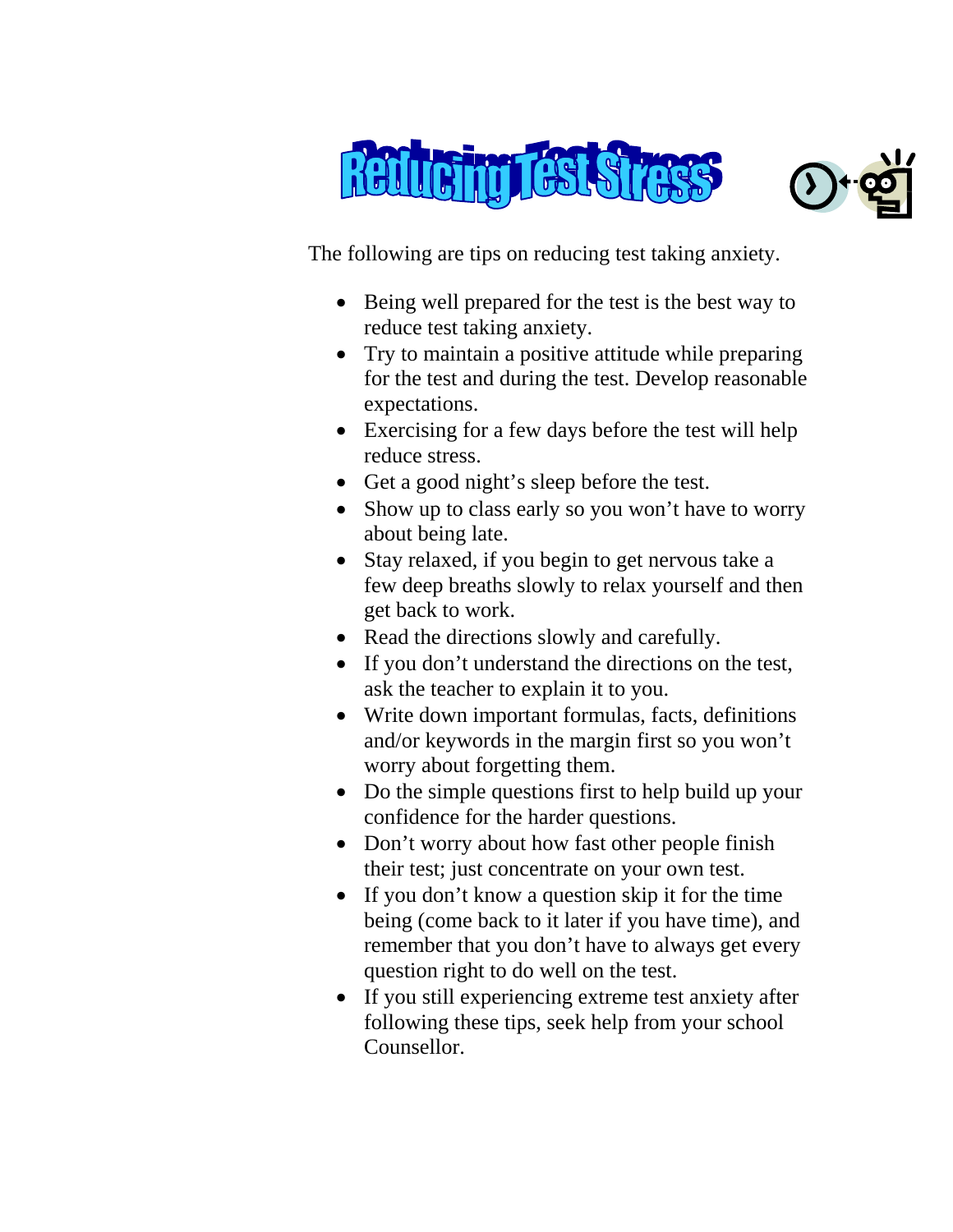If you "blank out" during a test, it means you cannot remember what you have studied. Your mind is a "blank:. It is usually a result of being too nervous. You must calm yourself down so you can think clearly again.

#### **1. Use relaxation techniques.**

- Take deep breaths without making any noise. Fill your lungs, and hold your breath for a count of five. Let the air out slowly through your nose./
- Shake your arms down by your sideloosen body tension.
- Count slowly to 25 while staring at the floor, desk or wall. This takes your mind off the test.



- 2. **Change your test taking location.** Discuss your anxiety problem with your teacher.
- 3. **"Brianstorm".** In the margin or on the back of the paper, write as many words as you can think of about the topic. Don't stop to decide if a word is important or spelled correctly. Just keep moving your pen without stopping. Writing words helps to unlock your memory, so you will be able to remember the material you studied.
- 4. **Move on to the next question** if you don't know an answer, so you can come back to it later. Don't get stuck on one question. The answer or clue to one question, may be found elsewhere.
- 5. **Fold the test paper**, so you can only see the section you are working on. Looking at the entire test can make a person panic.
- 6. **Visualize.** Close your eyes and think about a place where you feel happy and peaceful. Visualize yourself in this place. Try to "see, feel, smell" how it looks.